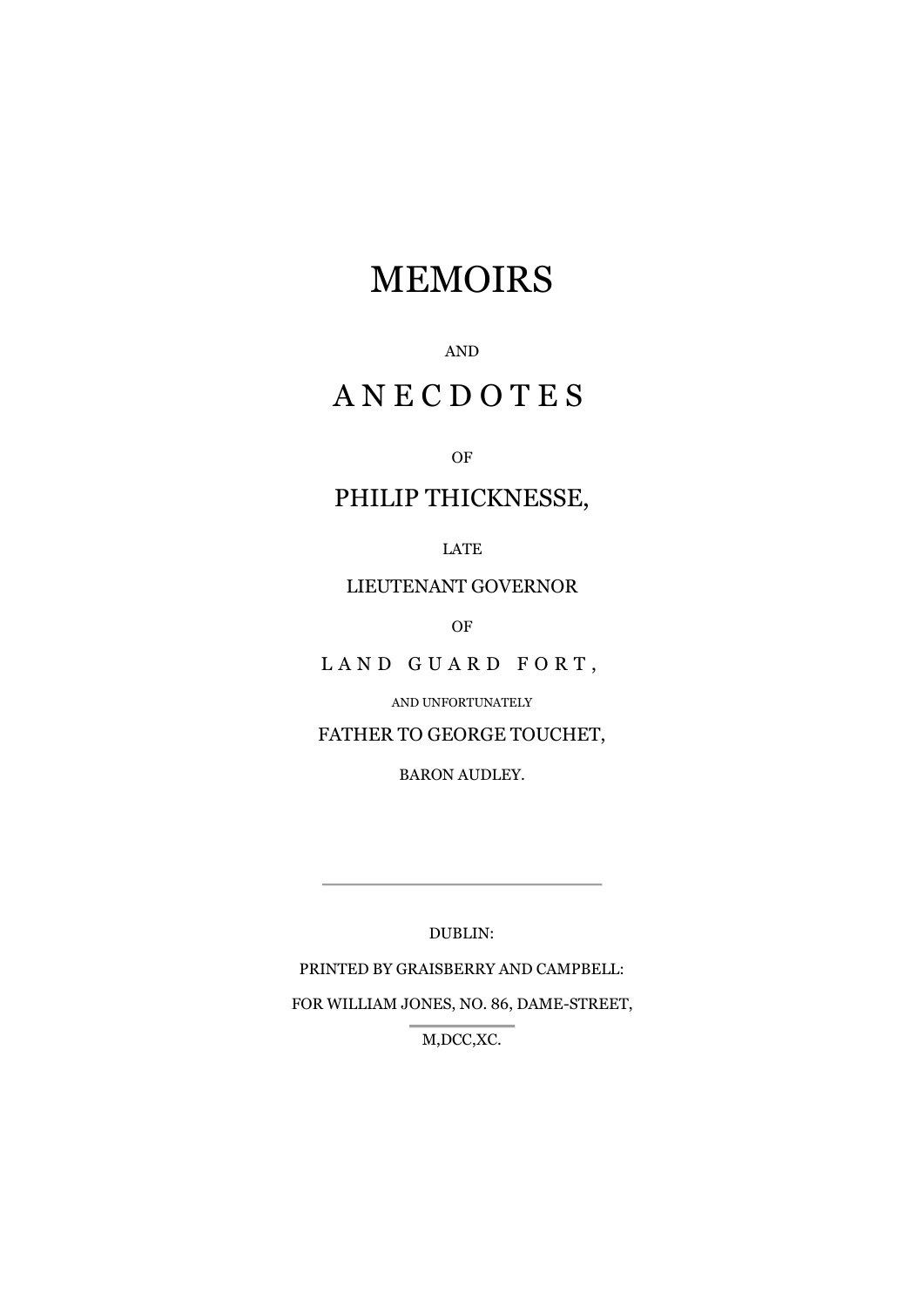### **ANECDOTE**

### OF THE

### PRETENDER, PRINCE CHARLES.

ADY Mary Touchet a beautiful English Lwoman, and sister to my late wife, made her first public appearance at a ball at Paris, given by the Pretender just before his expedition into Scotland, in the year 1745. The Prince not only attracted by her personal charms, but being the sister to a English Catholic Peer; took her out, as his partner, and before they parted, he communicated to her, whither he was going, and the importance of his expedition. I cannot tell, but I can easily conceive, to what a pitch of enthusiasm, a beautiful young English woman of the same religious principles, and so particularly honoured at that time, might be led to say upon so trying an occasion; but whatever it were, he instantly took his pen knife from his pocket, ript the star from his breast, and gave it her as a token of his particular regard, and I doubt not that *she* concluded, such an external mark of his partiality, had he succeeded, was given as a prelude to the offer of a more precious jewel which had lain under the star *within* HIS BOSOM. As that beautiful woman, died at the age of twenty, the star fell into the lap of her sister, and as me soon after fell into mine, I became possessed of that inestimable badge of distinction, together with a fine Portrait of the Prince by Hussey. Being a Whig and a military man, I did not think it right to keep either of them in my possession, and a simple old Jacobite lady, offered me a considerable sum of money for them, but having three nieces, whose father had lived in intimacy with the *late Sir John Dolben*, I presented both to them, and I believe that *valuable relict* of the departed Prince Charles, is now in the possession of Mrs. Lloyd, my eldest niece, and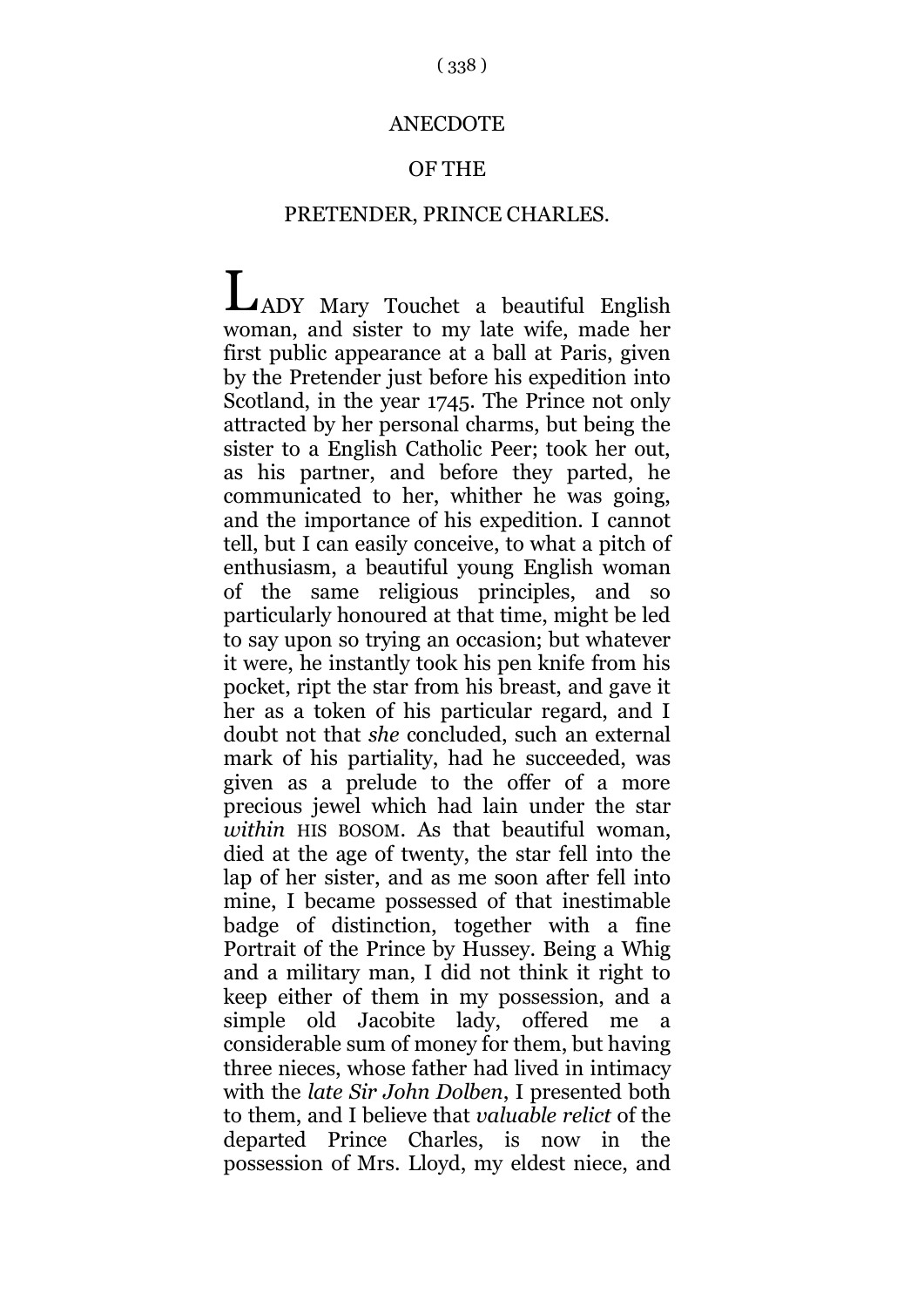wife to the present Dean of Norwich. Lady Mary Touchet, was the first woman who appeared in England, in a French dress, about the year 1748, which was *then*, so particular, that she never went out at Bath, the place of her constant residence, without being followed by a crowd; for at *that* time, the general dress of France, was deemed so *outré* in this, that in most eyes, it diminished the charms, of both her face, and person; which she otherwise had the utmost claim to. She danced on the Friday night ball, and died the Sunday following, a lady who assisted in laying her out, told me she could scarce believe she was dead, for that she never saw so much beauty in life, and that she exceeded in Symmetry, even TITIANS VENUS. That this unfortunate man was in London about the year 1754, I can POSITIVELY ASSERT, he came hither, contrary to the opinion of all his friends abroad, but he was determined he said, to see the capital of that Kingdom, over which he thought himself born to reign. After being a few days at a Lady's house in *Essex Street in the Strand*, he was met by one, who knew his person in Hyde Park, and who made an attempt to kneel to him, this circumstance so alarmed the Lady, at whose house he resided, that a boat was procured the same night, and he returned instantly to France. Monsieur Massac, late Secretary to the Duke De Noailles, told me he was sent to treat with the Prince relative to a subsequent attempt to invade England. Mr. Massac dined with him, and had much conversation upon that subject; but observed that he was rather a weak man; bigotted to his religion, and unable to refrain from the bottle, the *only benefit* he said he had acquired, by his expedition among his countrymen into Scotland.

An Irish officer with only one arm, formerly well known at the *Caffee de Conti* in Paris,<sup>1</sup> assured me that he had been with the *Prince* in

1

<sup>&</sup>lt;sup>1</sup>Mr. Segrave.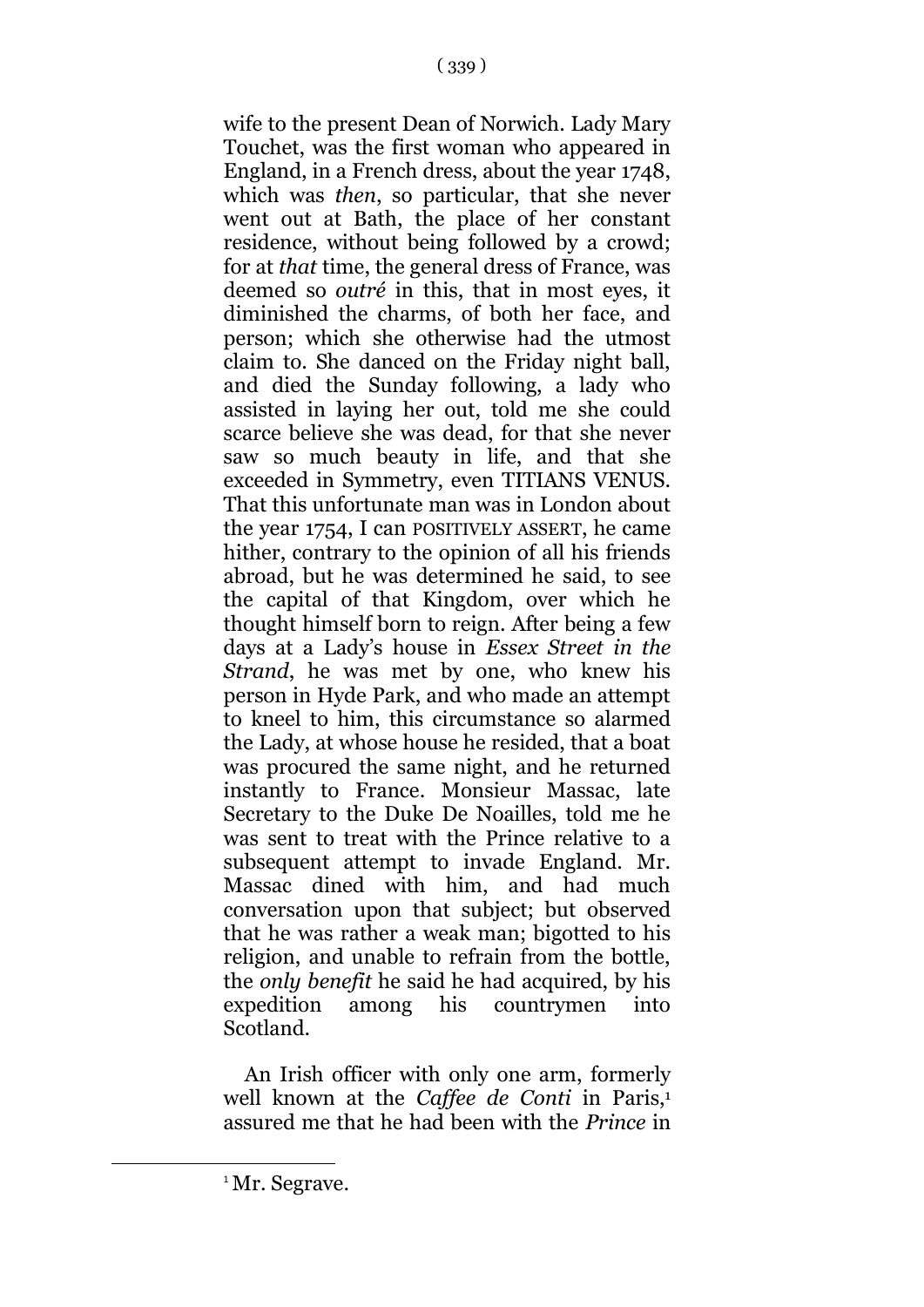England, between the years, forty five and fifty six, and that they had laid a plan of seizing the person of the King (George the second) as he returned from the play, by a body of Irish chairmen, who were to knock the servants from behind his coach, extinguish the lights, and create confusion; while a party carried the King to the water side and hurried him away to France. It is certain, that the late King often returned from the theatres in so private a manner, that such an attempt was pot impracticable, for what could not a hundred or two, desperate villains effect, at a eleven o'clock at night, in any of the public Streets of London? Ten minutes start would do it, and they could not have failed of a much greater length of time. He also told me that they had more than fifteen hundred Irish chairmen, or that class of people, that were to assemble opposite the Duke of Newcastle's house in Lincoln's Inn Fields, the instant they heard any *particular news* relative to the pretender. I cannot vouch for the truth of this story, but it may be right to relate it, to prevent such an attempt, should any other pretender start up, for I have the BEST AUTHORITY to say such a thing is practicable, and that a person was taken off in broad day light, and in the middle of a large City, though under the protection of an English Major, and seven old French women, and that too, by an individual.<sup>2</sup> It was not a King it's true, who was

1

<sup>&</sup>lt;sup>2</sup> There are many people now living at Southampton who remember that transaction.

Dr. Grey, long before he died, was perfectly cured of *Jacobitism*, he observed that when the pretender was at Rome, his friends here kept his birth day, and spoke of him with ardour, but when he was in Scotland they seemed to forget him every day, now said the doctor, if I had been King, I would have pardoned all those who shewed their mistaken loyalty openly, and hanged all his cowardly adherents who durst